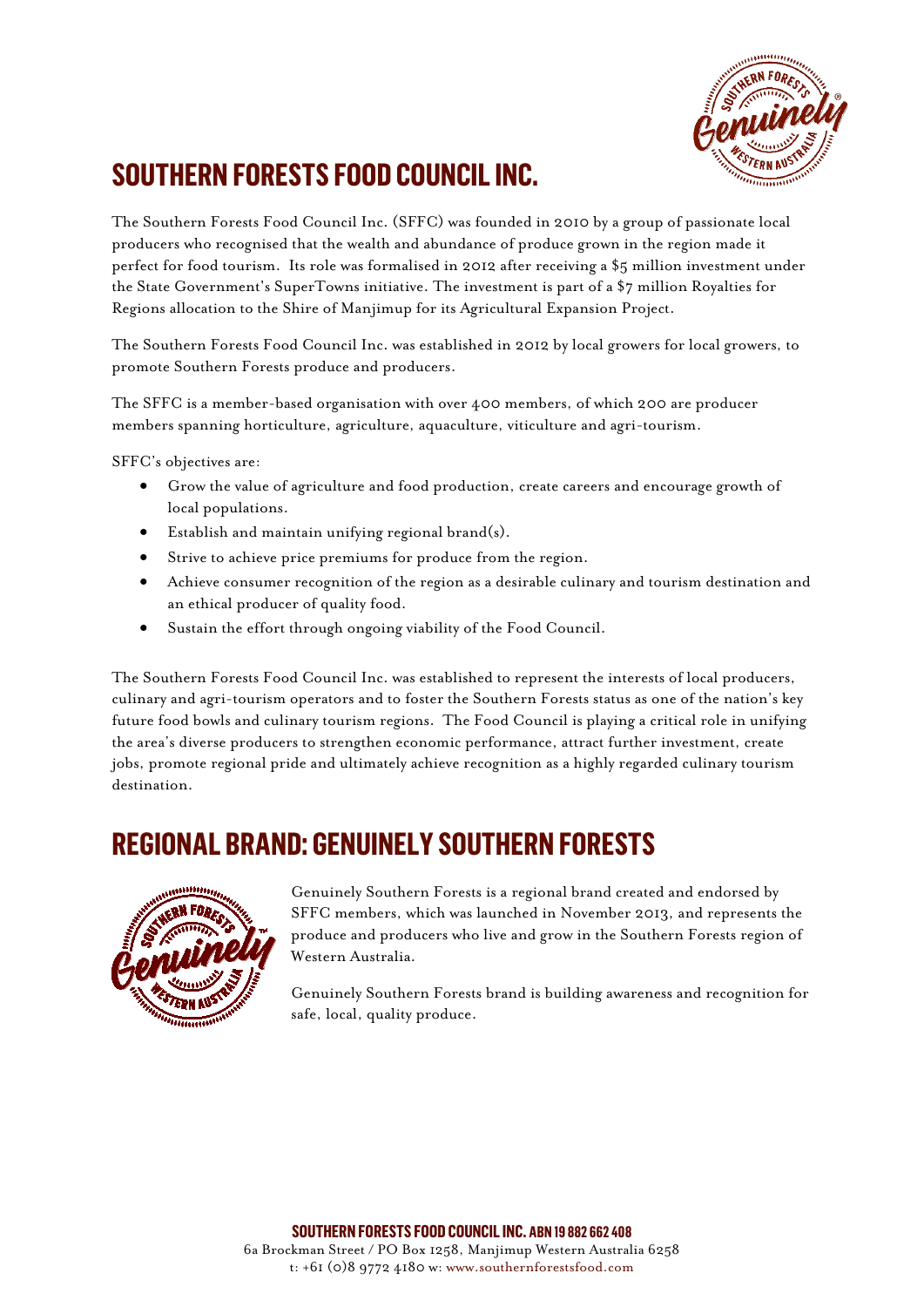

### **SOUTHERN FORESTS REGION & PRODUCE**

The Southern Forests region is located in the beautiful south west corner of Western Australia and is home to over 50 different types of fruits and vegetables, truffles, nuts, wine, gourmet products, beef, sheep and dairy farms as well as extraordinary culinary experiences.



The region begins just outside Manjimup, where agricultural land is dotted with magnificent karri trees (*home of the internationally famous black truffle and Pink Lady apple*).

Further south is Pemberton where the forest is more established, with many karri trees well over 300 years old (*renowned for spectacular marron, potatoes, avocados and limes*).

Towards the coast lies the scenic town of Northcliffe surrounded by towering forests and rich coastal plains and wetlands (*recognised as prime grazing land that produces magnificent beef and dairy cattle*).

Further south is Walpole, which is set on the tranquil waters of the Walpole Inlet (*known for its honey and lush pastures that sustain quality livestock*).

In what is a small pocket of Western Australia, the Southern Forests region is one of incredible variety and abundance whose status as one of the Australia's premier food bowls is growing every day.



**SOUTHERN FORESTS FOOD COUNCIL INC. ABN 19 882 662 408** 6a Brockman Street / PO Box 1258, Manjimup Western Australia 6258 t: +61 (0)8 9772 4180 w: www.southernforestsfood.com